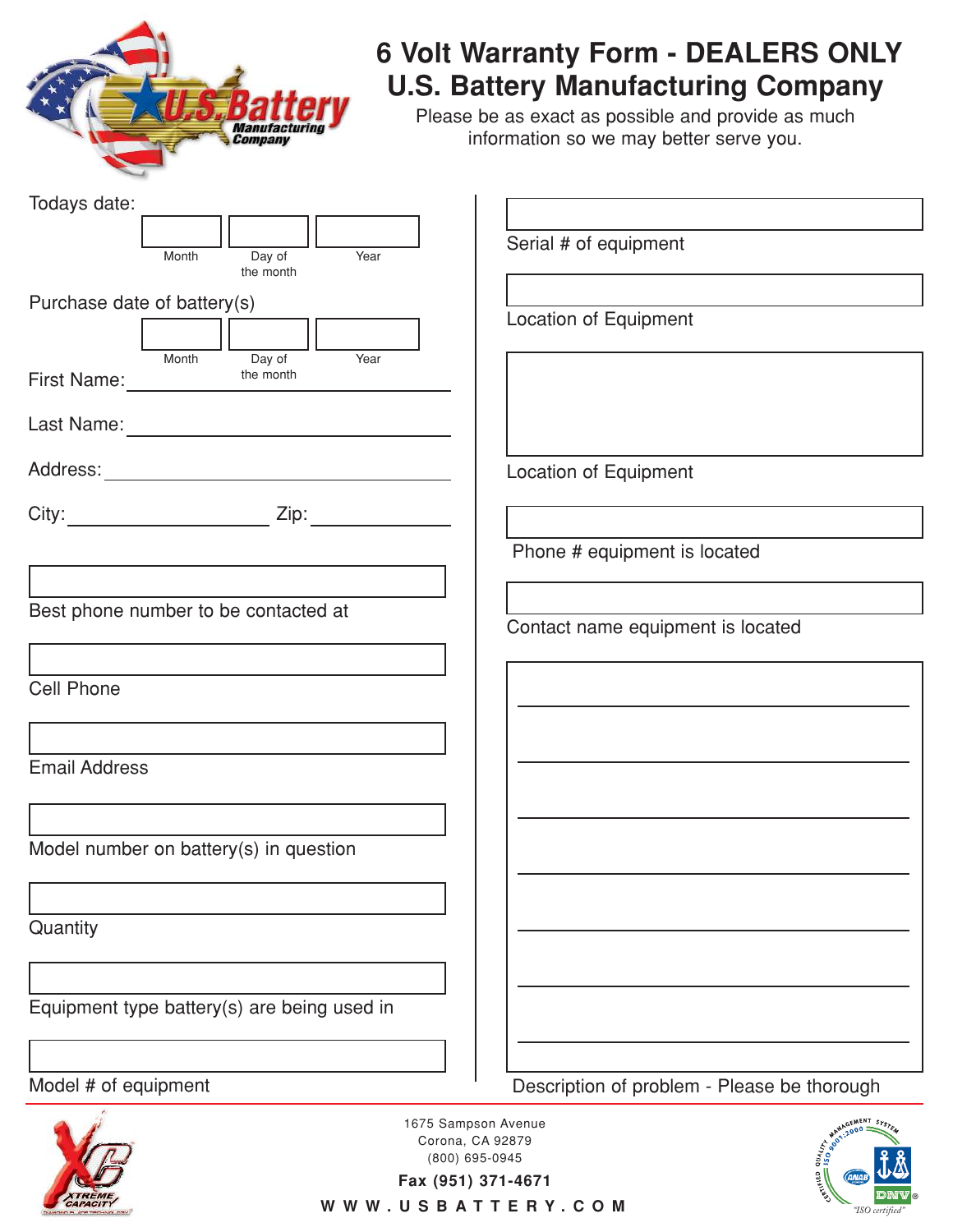

## **6 Volt Warranty Form - DEALERS ONLY U.S. Battery Manufacturing Company**

Please be as exact as possible and provide as much information so we may better serve you.

### **Notice To Customers**

Our warranty policy requires that you remove the battery(s) and take or ship them to the dealer designated by U.S. Battery. For an additional service charge, the dealer can arrange for removal, preparation and delivery to the dealer for evaluation.

### **Representative or Dealer**

Below is to be completed by U.S. Battery representative or Dealer

| <b>USB Distributor Assigned</b>      |                                                                                |  |
|--------------------------------------|--------------------------------------------------------------------------------|--|
|                                      |                                                                                |  |
|                                      |                                                                                |  |
|                                      |                                                                                |  |
|                                      |                                                                                |  |
|                                      | Location                                                                       |  |
|                                      |                                                                                |  |
|                                      | <b>Contact Name</b>                                                            |  |
|                                      |                                                                                |  |
|                                      |                                                                                |  |
| Contact Phone #                      |                                                                                |  |
| Date Assigned:                       |                                                                                |  |
|                                      |                                                                                |  |
|                                      | Month<br>Day of<br>Year<br>the month                                           |  |
| <b>Battery Diagnostic Procedures</b> |                                                                                |  |
| 1.)                                  | Check for obvious signs of damage to terminal,                                 |  |
| 2.)                                  | container, cover, ect.<br>Check electrolyte levels and add water to just above |  |
|                                      | the tops of plates if necessary.                                               |  |
| 3.)                                  | Fully charge battery per USB charging<br>recommendations.                      |  |

4.) Check open circuit voltage and specific gravity of all cells.

- 5.) If a load tester is available, load test at a discharged rate in amps approximately equal to the C/20 Ah capacity for ~15 seconds.\*
- **For example**, load test a US 200 XC at ~ 225 amps.

• If available, a 75 amp or 56 amp golf car battery tester may be used for golf car batteries. Serviceability is based on total runtime – generally >50% of published specification for the discharge rate.

• If battery is not fully charged, fully charge before load testing.

- 6.) Compare OCV, Sp. Gr., and 15 seconds load voltage load voltage to chart below.
- 7.) The 'Good' category indicates the battery is serviceable.
- 8.) The 'Defective or Abused' category indicates the battery is no longer serviceable and, if still within the USB warranty period, should be submitted for warranty adjustment and possible return for examination by U.S. Battery. Determination of whether the battery has a manufacturing defect or has been subjected to abuse generally requires more extensive testing and possibly teardown for failure mode analysis at the discretion of U.S. Battery.
- 9.) Batteries that fall within the 'gray areas' of the chart after fully charging, e.g. OVC between 4.30 volts and 6.15 volts or sp. gr. between 1.200 and 1.255 may have been subjected to continuous undercharge and may require multiple charge/discharge cycles to recover to a serviceable condition. This is considered abuse and the batteries are determined to be serviceable.



1675 Sampson Avenue Corona, CA 92879 (800) 695-0945



**Fax (951) 371-4671** WWW.USBATTERY.COM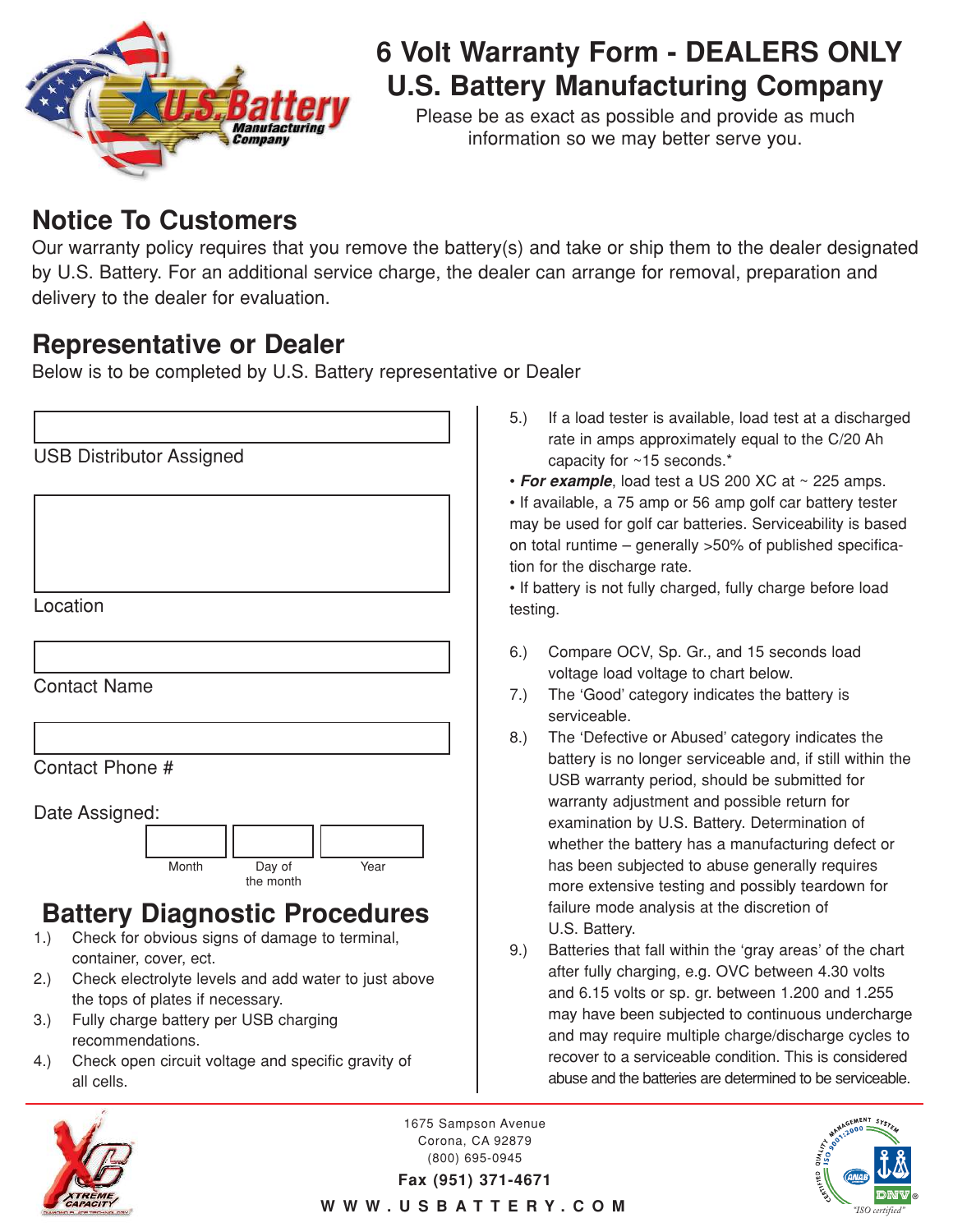**USB 6 Volt Battery Test Sheet** - Please be exact and thorough for each battery tested

Fail Date:



Year **Ambient Temperature** 

MCU Data (if applicable)

#### **BATTERY # 3 RESULTS BELOW**

Date Code on battery (this is found near the + terminal)

Discharge Minutes/Voltage on battery #3

Cell1:

Cell2:

Cell3:

SG Before Charge on battery #3

Cell1:

Cell2:

Cell3:

SG After Charge on battery #3

#### **BATTERY # 4 RESULTS BELOW**

Date Code on battery (this is found near the + terminal)

Discharge Minutes/Voltage on battery #4

Cell1:

Cell2:

Cell3:

SG Before Charge on battery #4

Cell1:

Cell2:

Cell3:

SG After Charge on battery #4

## **PLEASE FAX OR MAIL TO:**

U.S.Battery Manufacturing Company 1675 Sampson Avenue Corona, CA 92879

**Fax (951) 371-4671**

**BATTERY # 2 RESULTS BELOW**

Cell1: Cell2: Cell3:

Cell1: Cell2: Cell3:

Date Code on battery (this is found near the + terminal)

**BATTERY # 1 RESULTS BELOW**

Date Code on battery (this is found near the + terminal)

Discharge Minutes/Voltage on battery #1

SG Before Charge on battery #1

SG After Charge on battery #1

Discharge Minutes/Voltage on battery #2

Cell1:

Cell2:

Cell3:

SG Before Charge on battery #2

Cell1:

Cell2:

Cell3:

SG After Charge on battery #2